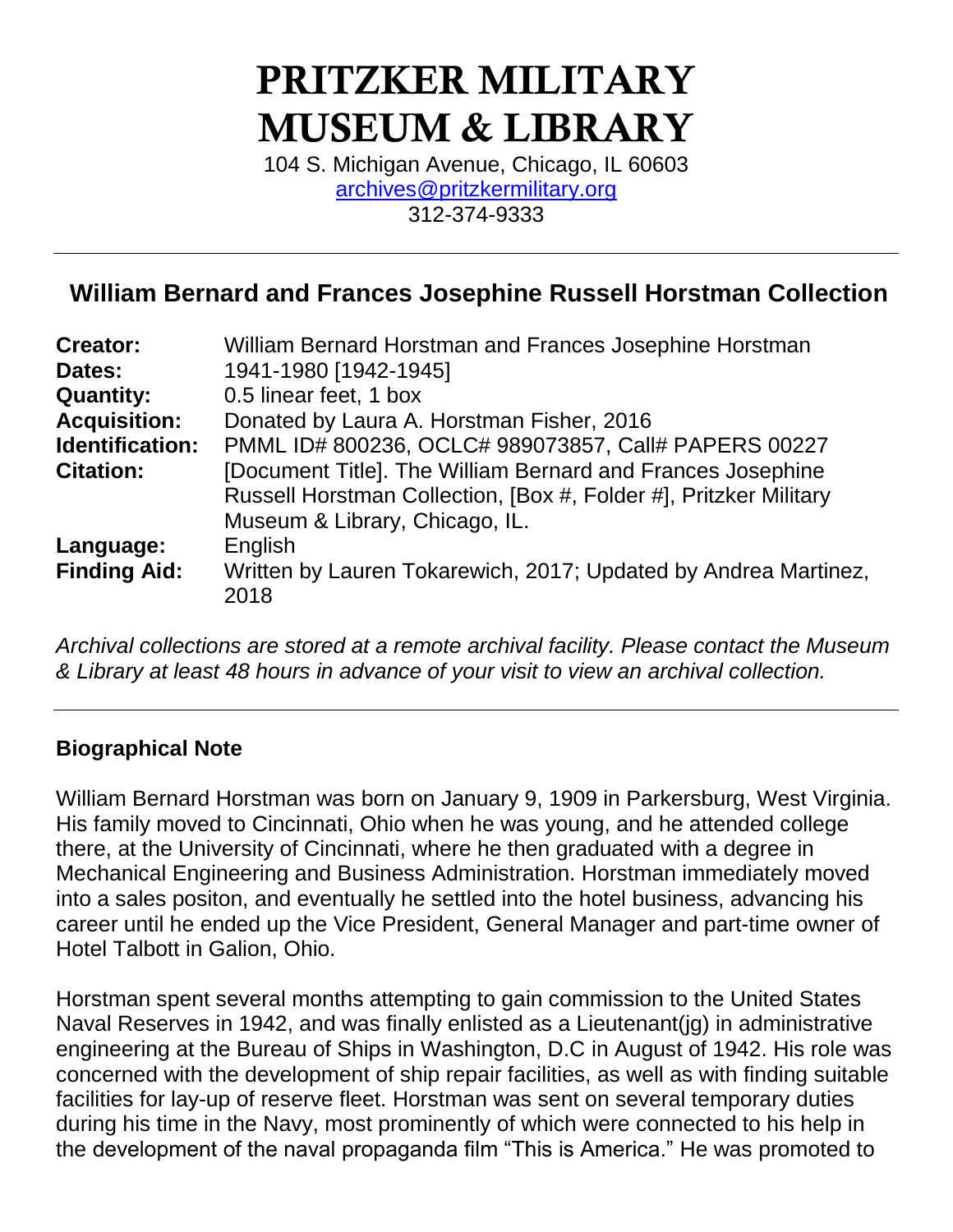Lieutenant on October 1, 1943, and again to Lieutenant Commander on October 3, 1945.

Horstman was released from active duty on December 4, 1945, and officially retired from the Naval Reserves on April 15, 1954. In his civilian life he continued as a sales manager in the greater Chicago area, including a job as the promotions manager at the Chicago Stadium Corporation and as the Vice President and General Manager of the Bismarck Hotel.

Frances Josephine Russell Horstman was born on October 5, 1912 in Sedalia Missouri. She attended college at the University of Missouri in Columbia, Missouri and graduated with degrees in Journalism and English Literature. She went on to become a stenographer/secretary for Skelly Oil Company and then the American Radiator & Standard Sanitary Corporation.

Russell joined the United States Navy WAVES (Women Accepted for Volunteer Emergency Service) in June 1943 and was sent to Naval Reserve Midshipmen's School at Smith College in Northhampton, Massachusetts. She was then commissioned as an Ensign on July 27, 1943 and was ordered to the Bureau of Ships in Washington D.C. as an expediting officer, responsible for expediting machine tools and industrial equipment for ships. Notably, Russell christened the LST-811 in Evansville, Indiana on September 23, 1944. She was also thanked personally by Captain Phillip Lemler for her leadership in the Facilities Branch and the running of the Red Cross Campaign on March 29, 1944. She was promoted to Lieutenant(jg) on November 1, 1944.

Russell was released from active duty on January 28, 1946 and was discharged from the navy on February 4, 1954. After completing her active duty, Russell took advantage of the G.I. Bill to attend school at Northwestern University from 1946 to 1947, where she graduated with a Bachelor's of Science in Philosophy.

William Bernard Horstman and Frances Josephine Russell were married on April 17, 1949 in Evanston, Illinois. They had two children, Caroline Frances Horstman (born March 23, 1952) and Laura Anne Horstman (September 3, 1953). They remained in Illinois before moving west at the time of their retirement. Frances Horstman died on February 25, 1988 in Los Angeles, California, and William Horstman died on December 20, 1996 in Scottsdale, Arizona. Both are buried in Kansas City, Missouri at Mt. Moriah Cemetery.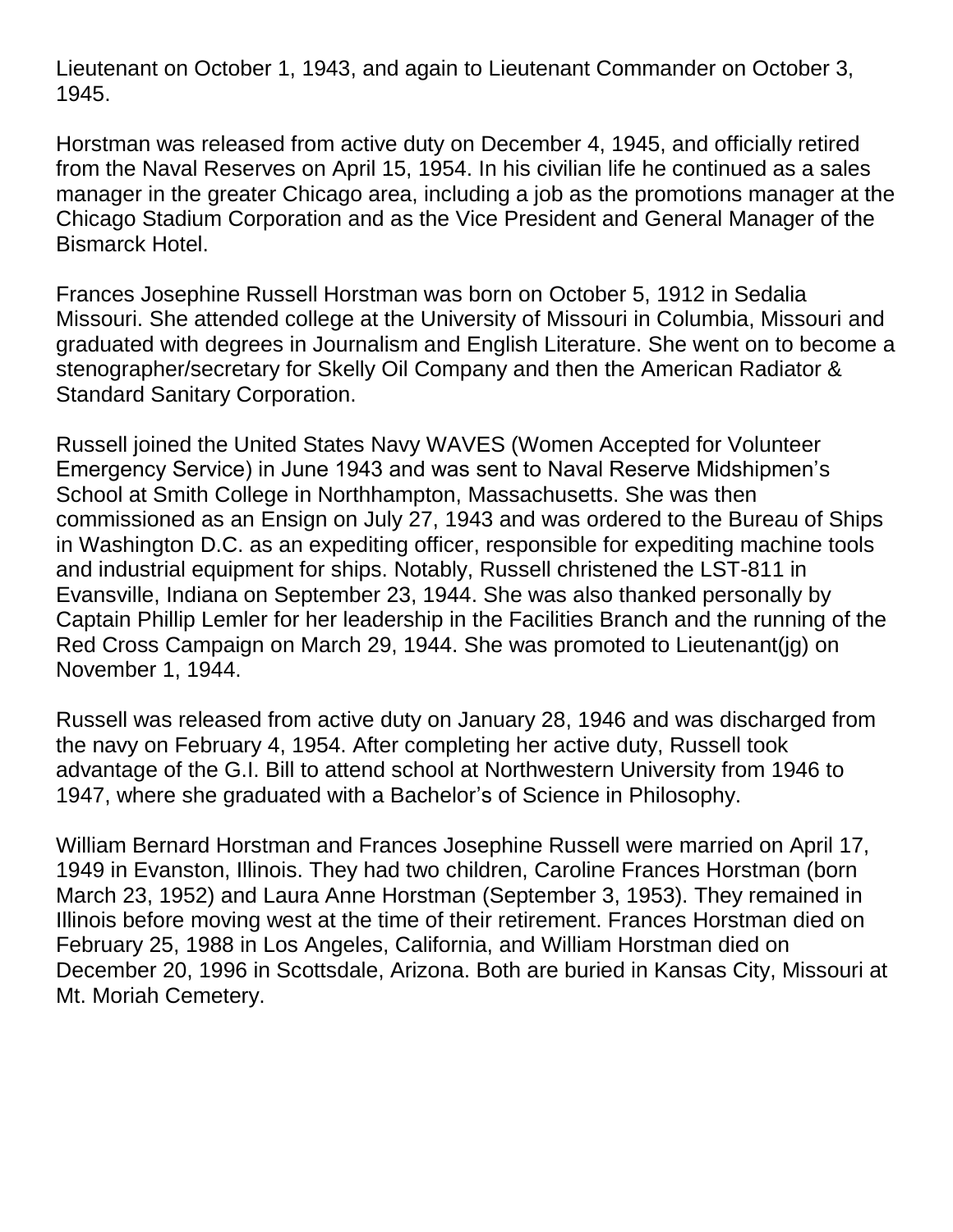## **Scope and Content of the Collection**

The William Bernard Horstman and Frances Josephine Russell Horstman Collection includes types of materials related to their individual military services at the Bureau of Ships in Washington, D.C. during World War II. This collection also includes personal photographs, as well as a copy of the propaganda film William Horstman helped create.

#### **Arrangement**

The collection arrived in chronological order, separated by individual. The collection remains separated by individual as the series, but has been organized into folders by subject that were then put in chronological order. This collection is contained within 1 legal sized box. Series are arranged according to individual and photographs. The collection consists of three series:

## **Series One: William Bernard Horstman, 1942-1958, Folders 1-10**

Documents detailing the Naval Reserve career of William Bernard Horstman, from his enlistment to retirement. Includes Horstman's attempts to gain naval reserve commission and temporary additional duty trips related to the creation of a naval propaganda film.

## **Series Two: Frances Josephine Russell Horstman, 1941-1980, Folders 11-20**

Documents detailing the Naval Reserve career of Frances Josephine Russell Horstman, who was a part of the WAVES program, from her enlistment to retirement. Includes documentation of Russell's christening of the LST-811.

## **Series Three: Photographs, 1944-1945, Folders 21-24**

Photographs belonging to both William Bernard Horstman and Frances Josephine Russell Horstman from their time in the Naval Reserves. The majority of these are photos from Frances Josephine Russell Horstman's christening of the LST-811 in Evanston, Indiana.

## **Rights**

Copyrights held by Laura A. Fisher were transferred to the Pritzker Military Museum & Library. All other rights are held by the author or publisher. Users assume responsibility for following copyright laws as established by US Code Title 17.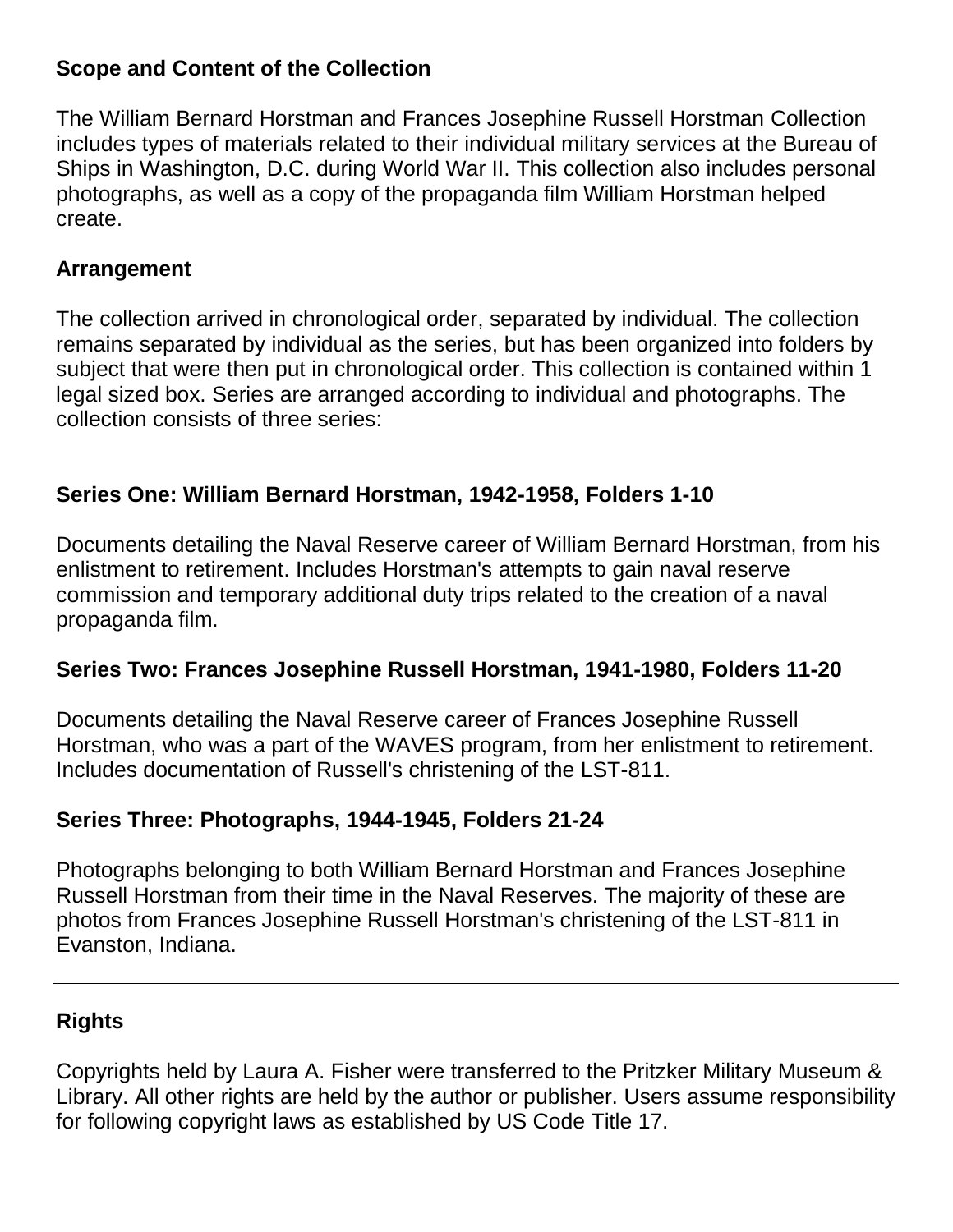## **Key Subjects**

This collection is indexed under the following headings in the Library's online catalog. Researchers interested in materials about related topics, persons, or places should search the catalog using these subject headings.

#### **Names**

Horstman, France Josephine Russell Horstman, William Bernard

#### **Subjects**

Landing craft -- United States. LST 811 (Ship) This is America (Motion Picture) United States. -- Naval Reserve. -- Women's Reserve. United States. – Navy United States. Navy Department. Bureau of Ships. World War, 1942-1945

#### **Container List**

| <b>Dates</b>    | Title                                                                                                              | Item ID#  | <b>Box Folder</b> |   |
|-----------------|--------------------------------------------------------------------------------------------------------------------|-----------|-------------------|---|
| 1942-1958       | <b>Series 1: William Bernard</b><br><b>Horstman</b>                                                                |           |                   | 1 |
| 1942            | <b>Obtaining Naval Reserve</b><br><b>Commission</b>                                                                |           | 1                 |   |
| 27-Mar-42       | Reference for Enlistment from<br>Osgood Roberts, Director of<br><b>Public Relations at the Hotel</b><br>New Yorker | 800236001 |                   |   |
| $6 -$ Apr $-42$ | <b>Selective Service System Order</b><br>No. 362 - Application for Naval<br><b>Commission Inquiry</b>              | 800236002 |                   |   |
| 8-Apr-42        | Reference for Enlistment from<br>Jack Daley, Jack Dailey and<br><b>Associates</b>                                  | 800236003 |                   |   |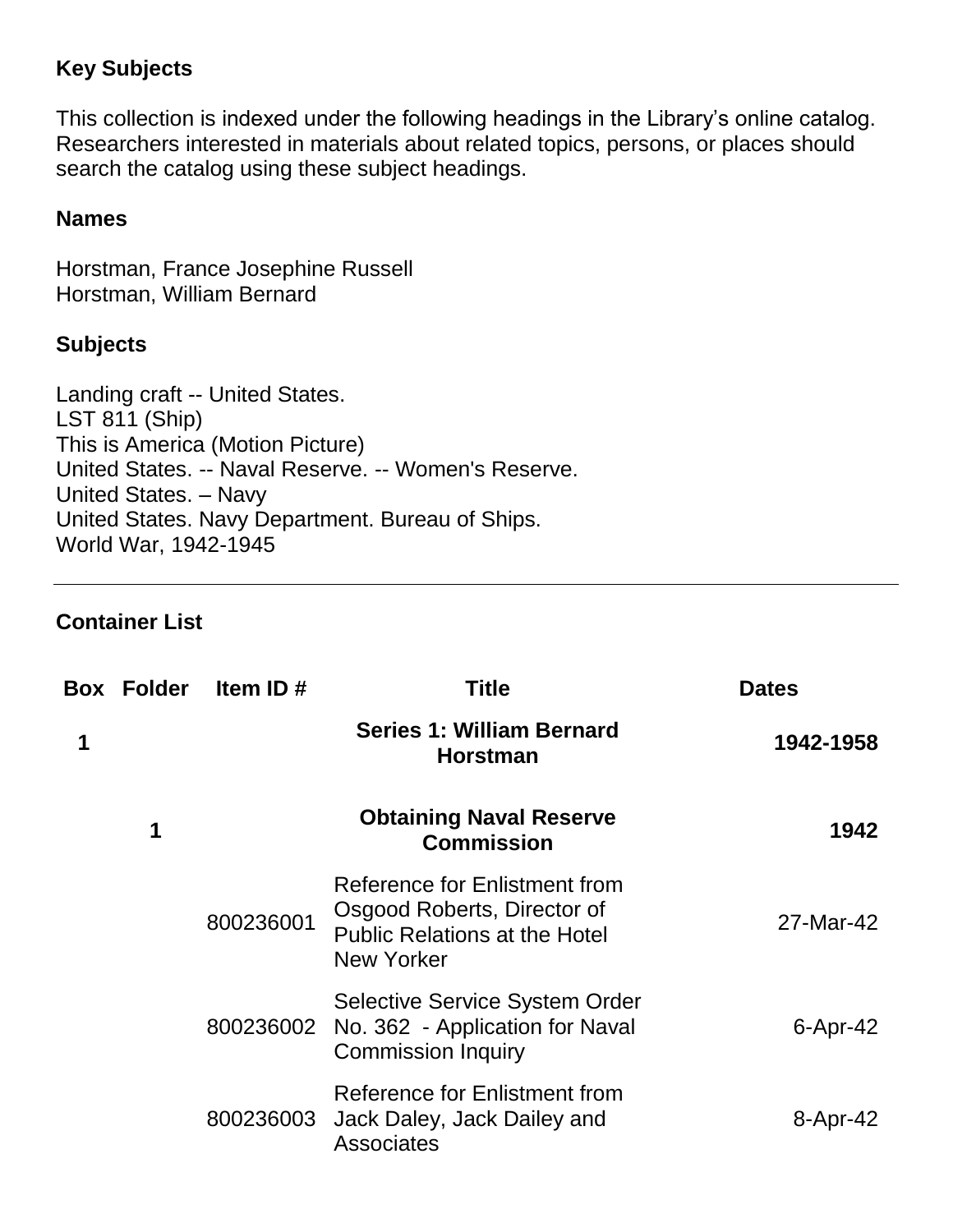| 800236004 | <b>Selective Service System Order</b><br>No. 362 - Follow up Inquiry on<br><b>Application for Commission</b>                                                  | 17-Jun-42              |
|-----------|---------------------------------------------------------------------------------------------------------------------------------------------------------------|------------------------|
| 800236005 | Personal Letter from F.G.<br><b>Sorenson Regarding Reference</b><br>for Commission                                                                            | 19-Jun-42              |
| 800236006 | Copy of Letter from F.G.<br>Sorenson Regarding<br><b>Horstman's Naval Commission</b><br>to Secretary of the Navy                                              | 24-Jun-42              |
| 800236007 | <b>Naval Office Procurement</b><br>Letter Stating Application for<br><b>Commission Has Been</b><br>Forwarded to the Navy<br>Department in Washington,<br>D.C. | 30-Jun-42              |
| 800236008 | Letter from Horstman to<br>Secretary of the Navy<br><b>Requesting Assistance with</b><br>Application for Commission to<br>the Navy                            | 8-Jul-42               |
| 800236009 | Letter from Secretary of the<br>Navy Inquiring Whether<br>Horstman has Heard from<br>Washington D.C.                                                          | 24-Jul-42              |
| 800236010 | Rejection of Application for<br><b>Commission to Navy</b>                                                                                                     | 23-July-42 -28-July-42 |
| 800236011 | <b>Rejection of Reconsideration</b><br>for Commission to Navy by the<br><b>Bureau of Aeronautics</b>                                                          | 6-Aug-42               |
| 800236012 | Reference for Enlistment from<br>Royal W. Ryan, Director of<br>Sales and Advertising at the<br><b>Hotel New Yorker</b>                                        | $6 - Aug-42$           |
| 800236013 | Recommendation for<br>Employment of Horstman in the<br>Navy as an Officer                                                                                     | 7-Aug-42               |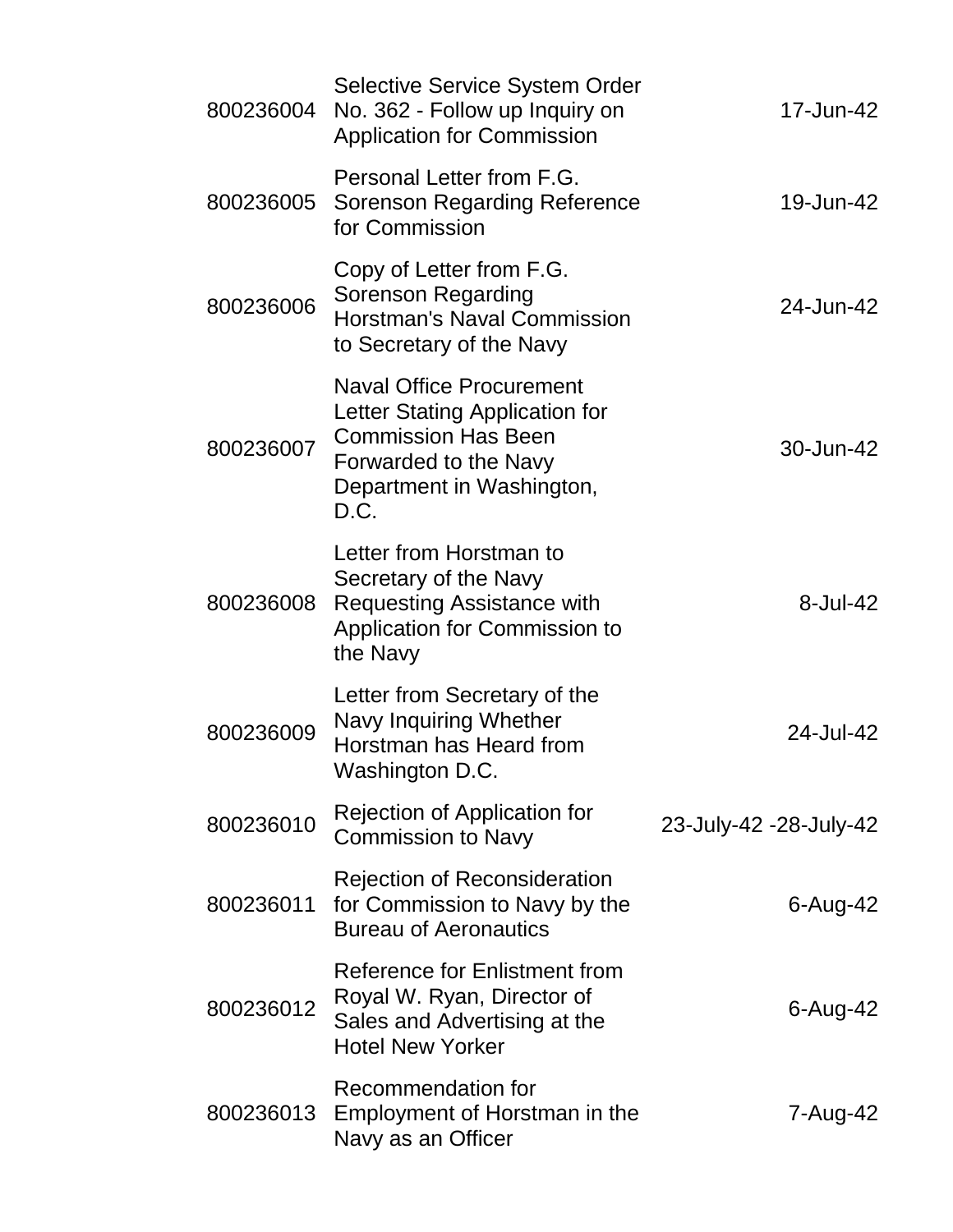| $\overline{\mathbf{2}}$ |           | <b>Enlistment Papers</b>                                                                         | 1942                          |
|-------------------------|-----------|--------------------------------------------------------------------------------------------------|-------------------------------|
|                         |           | 800236014 Personal Service Contract                                                              | 7-Aug-42                      |
|                         | 800236015 | Order to Report for Physical<br>Examination                                                      | 26-Aug-42                     |
|                         | 800236016 | Acceptance and Oath of Office                                                                    | 15-Aug-1942 - 31-<br>Aug-1942 |
|                         | 800236017 | <b>Compliance of Orders to Report</b><br>to Enlisted Post                                        | $1-Oct-42$                    |
|                         | 800236018 | Compliance of Orders to Report<br>to Enlisted Post (copy)                                        | $1-Oct-42$                    |
|                         | 800236019 | <b>Application for Transportation</b><br>of Household Effects                                    | 3-Dec-42                      |
|                         | 800236020 | <b>Application for Transportation</b><br>of Household Effects                                    | 28-Dec-42                     |
|                         | 800236021 | Mileage Voucher from Toledo,<br>Ohio to Washington D.C.                                          | 1942                          |
| 3                       |           | <b>Dependent Papers</b>                                                                          |                               |
|                         | 800236022 | <b>Request for Advanced Decision</b><br>on Increased Allowance for<br>Dependent Mother           | 3-Oct-42                      |
|                         | 800236023 | Affidavit to be Executed by the<br>Mother of An Officer Claiming<br><b>Dependency Allowances</b> | $2$ -Jan-43                   |
|                         | 800236024 | Recommendation to Increase<br>Allowance                                                          | 14-Jan-43                     |
|                         | 800236025 | Reimbursement for<br><b>Transportation of Dependent</b>                                          | 3-Apr-43 - 10-Aug-43          |
|                         | 800236026 | <b>Beneficiary Slip</b>                                                                          | n.d                           |

**Temporary Additional Duty Orders 1942-1945**

**4**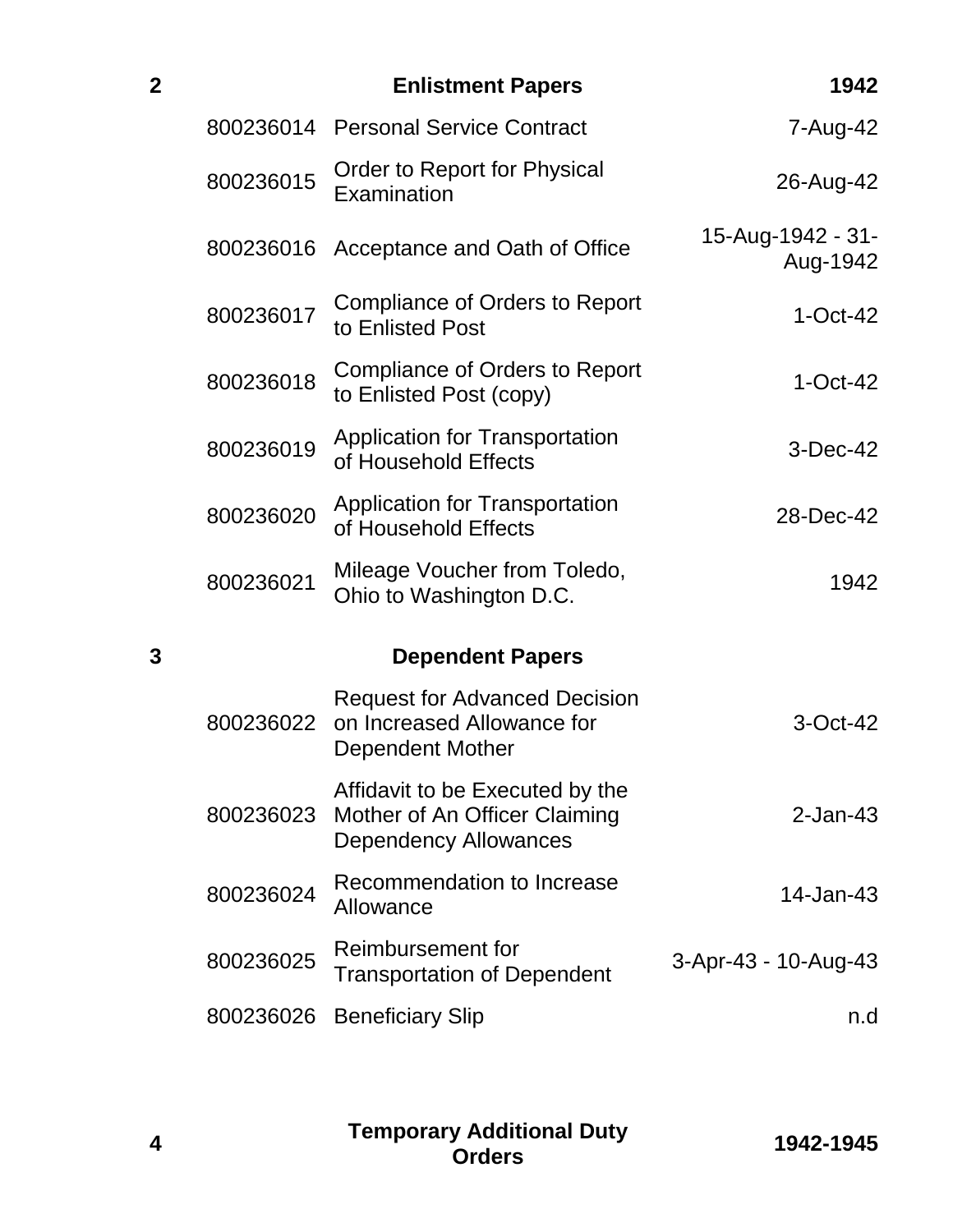| 800236027 | Orders to Report to<br>Tompkinsville, State Island,<br>New York to Inspect Ship and<br><b>Small Boat Repairs</b>                                                     | 26-Sep-42   |
|-----------|----------------------------------------------------------------------------------------------------------------------------------------------------------------------|-------------|
| 800236028 | Orders to Report to Miami<br>Florida, San Jaun, Puerto Rico<br>and Vieques, Puerto Rico in<br><b>Connection with Ship Repair</b><br><b>Facilities</b>                | 30-Jun-43   |
| 800236029 | Orders to Report to Norfolk<br>Navy Yard, Portsmouth,<br>Virginia to Accompany<br>Correspondent and<br>Photographer on Navy Yard<br><b>Story for Life Magazine</b>   | 25-Feb-44   |
| 800236030 | Orders to Report to the Navy<br>Yard, Philadelphia,<br>Pennsylvania to Accompany<br>Correspondent and<br>Photographer on Navy Yard<br><b>Story for Life Magazine</b> | $6$ -Mar-44 |
| 800236031 | Orders to Report to<br>Guantanamo Bay, Cuba in<br>Connection with an Inspection<br>Ordered by the Commander in<br><b>Chief, United States Fleet</b>                  | 12-Jun-44   |
| 800236032 | Orders to Report to New York,<br>New York in Connection with<br><b>Production of a Motion Picture</b>                                                                | 20-Jul-44   |
| 800236033 | Orders to Report to New York,<br>New York and Mare Island,<br>California, in Connection with<br><b>Production of Movie for Bureau</b><br>of Ships                    | 20-Jul-44   |
| 800236034 | Orders to Report to Mare<br>Island, California, Hunters<br>Point, California, Terminal<br>Island, California and San<br>Diego, California in Connection              | 29-Jul-44   |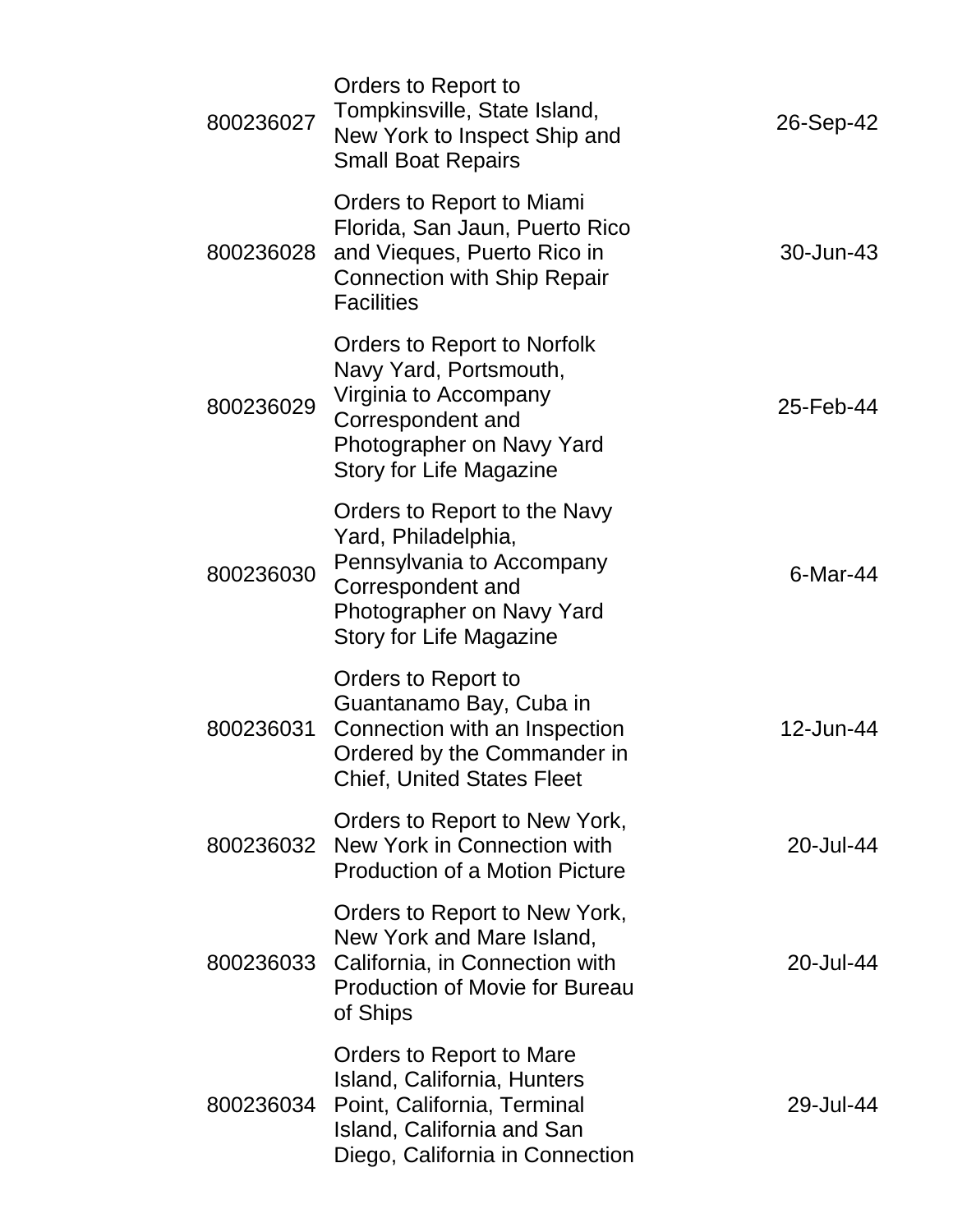| 5 |           | <b>Advancement in Career</b>                                                                                                                                                                | 1943-1949 |
|---|-----------|---------------------------------------------------------------------------------------------------------------------------------------------------------------------------------------------|-----------|
|   | 800236041 | Orders to Report to Boatman's<br>National Bank. St. Louis,<br>Missouri, and Buhl Planetarium,<br>Pittsburgh, Pennsylvania, in<br>Connection with the Victory<br><b>Loan Drive</b>           | 24-Oct-45 |
|   | 800236040 | Orders to Report to Boatman's<br>National Bank, St. Louis,<br>Missouri in Connection with an<br><b>Exhibit for the Victory Loan</b><br><b>Drive</b>                                         | 16-Oct-45 |
|   | 800236039 | Orders to Report to New York,<br>New York in Connection with<br><b>Contacting Magazines Relative</b><br>to Bureau of Ships Stories and<br><b>Making Arrangements for</b><br><b>Exhibits</b> | 12-Jul-45 |
|   | 800236038 | Orders to Report to New York,<br>New York in Connection with a<br>Movie                                                                                                                     | 20-Jun-45 |
|   | 800236037 | Orders to Report to New York,<br>New York, in Connection with<br>the Bureau of Ships Fifth<br>Anniversary                                                                                   | 9-Jun-45  |
|   | 800236036 | Orders to Report to the Navy<br>Yard, New York, New York in<br>Connection with the Filming of<br>a Movie                                                                                    | 28-Apr-45 |
|   | 800236035 | Orders to Report to RKO,<br>Pathe Office, New York, New<br><b>York in Connection with</b><br><b>Production of Motion Picture</b><br>"Navy Yard"                                             | 15-Oct-44 |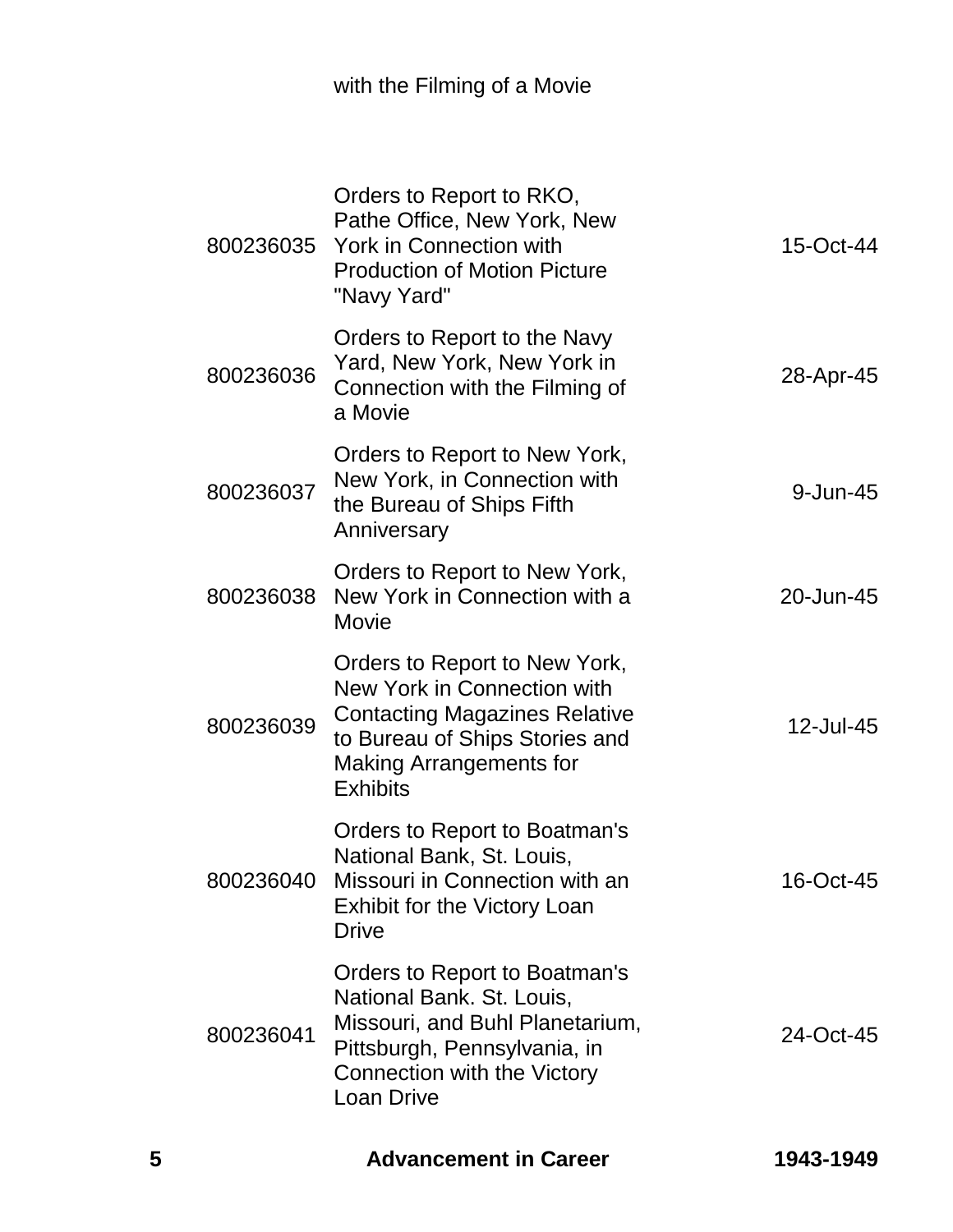|   | 800236042 | Acknowledgement of<br><b>Completion of Bureau of Ships</b><br><b>Indoctrinal Training Course</b>                        | 14-Aug-43      |
|---|-----------|-------------------------------------------------------------------------------------------------------------------------|----------------|
|   | 800236043 | <b>Temporary Promotion to</b><br>Lieutenant                                                                             | $1-Oct-43$     |
|   | 800236044 | <b>Enrollment in Celestial</b><br><b>Navigation Course</b>                                                              | 15-Jan-44      |
|   | 800236045 | <b>Reserve Officer</b><br>Reclassification                                                                              | 5-Jan-45       |
|   | 800236046 | <b>Physical Examination for</b><br><b>Temporary Promotion</b>                                                           | 8-Oct-45       |
|   | 800236047 | Certificate of Promotion to<br><b>Lieutenant Commander</b>                                                              | 17-Aug-49      |
| 6 |           | <b>Separation Documents</b>                                                                                             | 1945-1946, n.d |
|   | 800236048 | Reminder to Be Aware of<br><b>National Security Matters</b>                                                             | 24-Sep-45      |
|   | 800236049 | <b>Information from Officer</b><br><b>Personnel Separation Center</b><br>on the Shipping of Household<br><b>Effects</b> | 29-Oct-45      |
|   | 800236050 | <b>Officer's Qualification Record</b><br><b>Jacket</b>                                                                  | 1-Nov-45       |
|   | 800236051 | Release from Active Duty<br>Papers                                                                                      | $1-Nov-45$     |
|   | 800236052 | Release from Active Duty<br>Papers (copy)                                                                               | $1-Nov-45$     |
|   | 800236053 | <b>Bureau of Ships Reserve</b><br><b>Officer Planning Questionnaire</b>                                                 | <b>Nov-45</b>  |
|   | 800236054 | <b>Performance of Active Duty</b><br>Letter                                                                             | $4$ -Dec-45    |
|   | 800236055 | <b>Report of Compliance of Orders</b>                                                                                   | 4-Dec-45       |
|   | 800236056 | Notice of Separation from the<br><b>U.S. Naval Service</b>                                                              | 11-Feb-46      |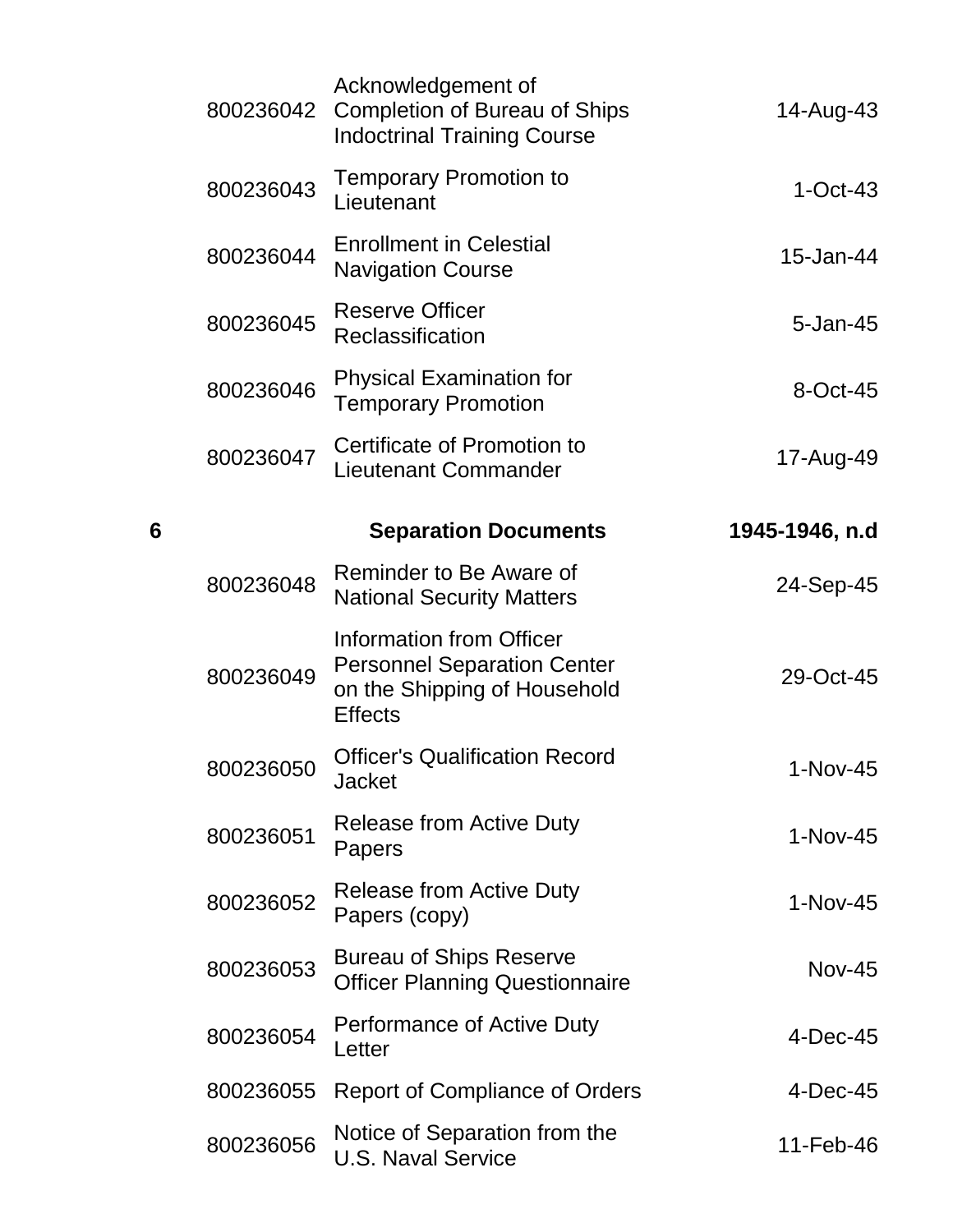|   | 800236057 | Receipt for Notice of<br>Separation from U.S. Naval<br><b>Service</b>                                                                        | 11-Feb-46     |
|---|-----------|----------------------------------------------------------------------------------------------------------------------------------------------|---------------|
|   | 800236058 | Certificate of Satisfactory<br>Service                                                                                                       | $11$ -Feb-46  |
|   | 800236059 | Certificate of Satisfactory<br>Service ID Card                                                                                               | 11-Feb-46     |
|   | 800236060 | United States Naval Reserve ID<br>Card                                                                                                       | 11-Feb-46     |
|   | 800236061 | Letter from Secretary of the<br>Navy Thanking Horstman for<br><b>Active Service</b>                                                          | $1-Mar-46$    |
|   | 800236062 | <b>Blank Schedules of Expenses</b><br>and Itinerary of Traveler                                                                              | n.d           |
|   | 800236063 | <b>Blank Schedules of Expenses</b><br>and Itinerary of Traveler (copy)                                                                       | n.d           |
|   | 800236064 | <b>Blank Vouchers for</b><br>Reimbursement                                                                                                   | n.d           |
|   | 800236065 | <b>Blank Vouchers for</b><br>Reimbursement (copy)                                                                                            | n.d           |
|   | 800236066 | Voucher for Reimbursement of<br><b>Shipping Household Effects</b>                                                                            | n.d           |
|   | 800236067 | What a Discharged Veteran<br>Should<br>Know About Shipment of<br><b>Household Effects</b>                                                    | n.d           |
| 7 |           | <b>Naval Reserves</b>                                                                                                                        | 1942-1958     |
|   | 800236068 | The Naval Reserve of the<br><b>United States Navy: A</b><br>Pamphlet for the Instruction<br>and Guidance of Naval<br><b>Reserve Officers</b> | 1942          |
|   | 800236069 | Looking Ahead: A Message to<br><b>All Naval Reserve Personnel</b>                                                                            | <b>Oct-45</b> |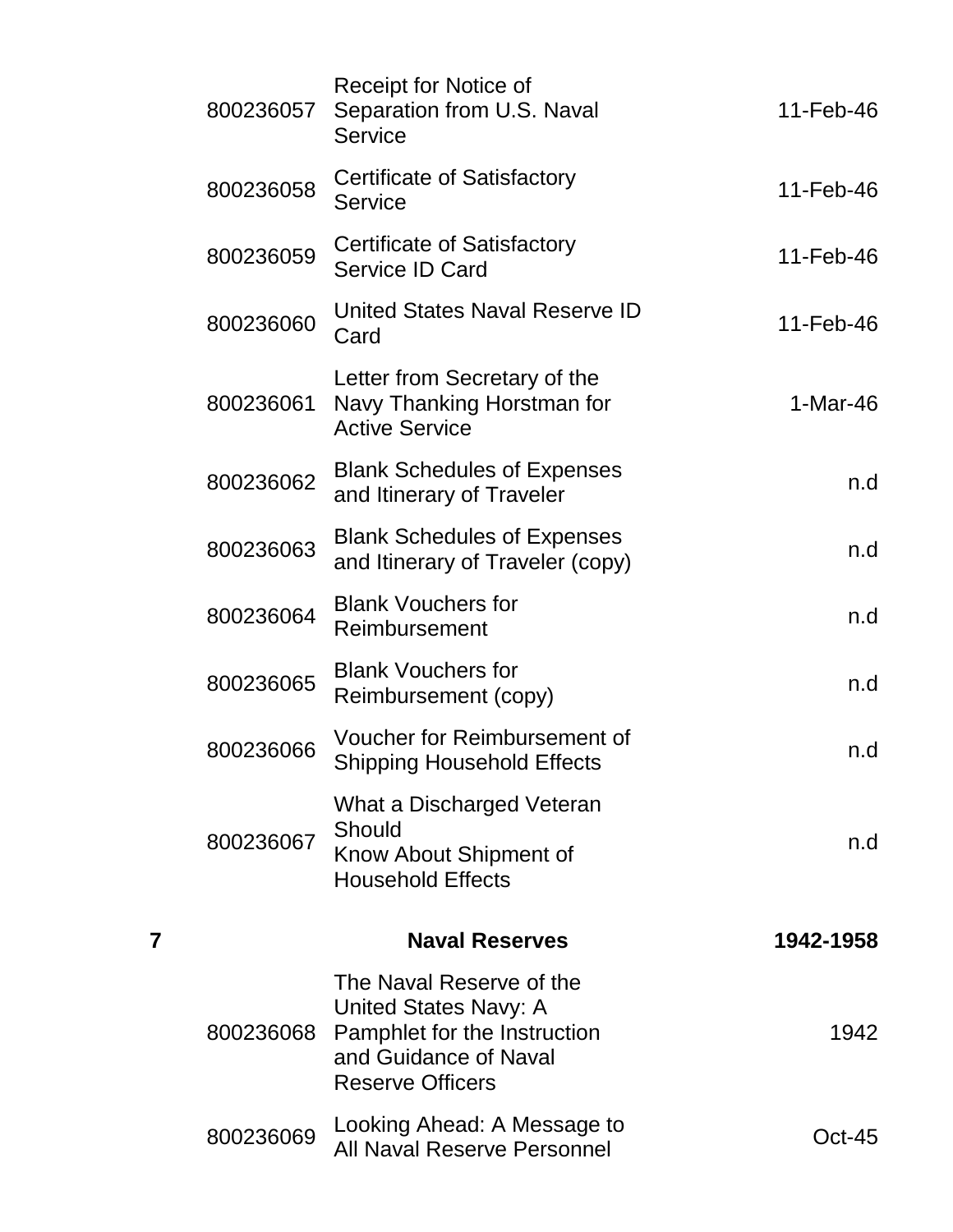|    |           | 800236070 "The Naval Reservist"                                                             | May-58                    |
|----|-----------|---------------------------------------------------------------------------------------------|---------------------------|
| 8  |           | <b>Inactive Duty and Retirement</b>                                                         | 1948-1954                 |
|    | 800236071 | <b>U.S.N.R. Permanent</b><br>Appointment Acknowledgement                                    | $4$ -Oct-48               |
|    | 800236072 | Transfer to U.S. Naval Reserve<br><b>Inactive Status List</b>                               | 27-Oct-52                 |
|    | 800236073 | <b>Transfer to the Retired Reserve</b><br>of the Naval Reserve                              | 15-Apr-54                 |
| 9  |           | <b>Personal Travel</b>                                                                      | 1943-1945                 |
|    | 800236074 | <b>Request for Leave of Absence</b><br>to Chicago, Illinois                                 | $6$ -Mar-43               |
|    | 800236075 | <b>Request for Leave of Absence</b><br>to Cincinnati, Ohio                                  | 18-Nov-43                 |
|    | 800236076 | <b>Request for Leave of Absence</b><br>to Chicago, Illinois                                 | $9$ -May-43               |
|    | 800236077 | <b>Request for Leave of Absence</b><br>to New York, New York                                | 22-Nov-44                 |
|    | 800236078 | <b>Request for Leave of Absence</b><br>to Huntington, West Virginia                         | 18-Jan-45                 |
|    | 800236079 | <b>Request for Leave of Absence</b><br>to Chicago, Illinois                                 | $7-Sep-45$                |
|    | 800236080 | <b>Permission to Leave the United</b><br><b>States to Visit Cuba</b>                        | 10-Dec-45                 |
| 10 |           | <b>Miscellaneous</b>                                                                        | 1942-1945, n.d            |
|    | 800236081 | "The Galion Inquirer" with<br>Article on Horstman Leaving as<br><b>Hotel Talbot Manager</b> | 3-Jul-42                  |
|    | 800236082 | Letter from Friend Bill to<br><b>Horstman and Others</b>                                    | 23-Apr-43 - 29-May-<br>43 |
|    | 800236083 | <b>Replay of Navy Softball Game</b>                                                         | $4-Sep-43$                |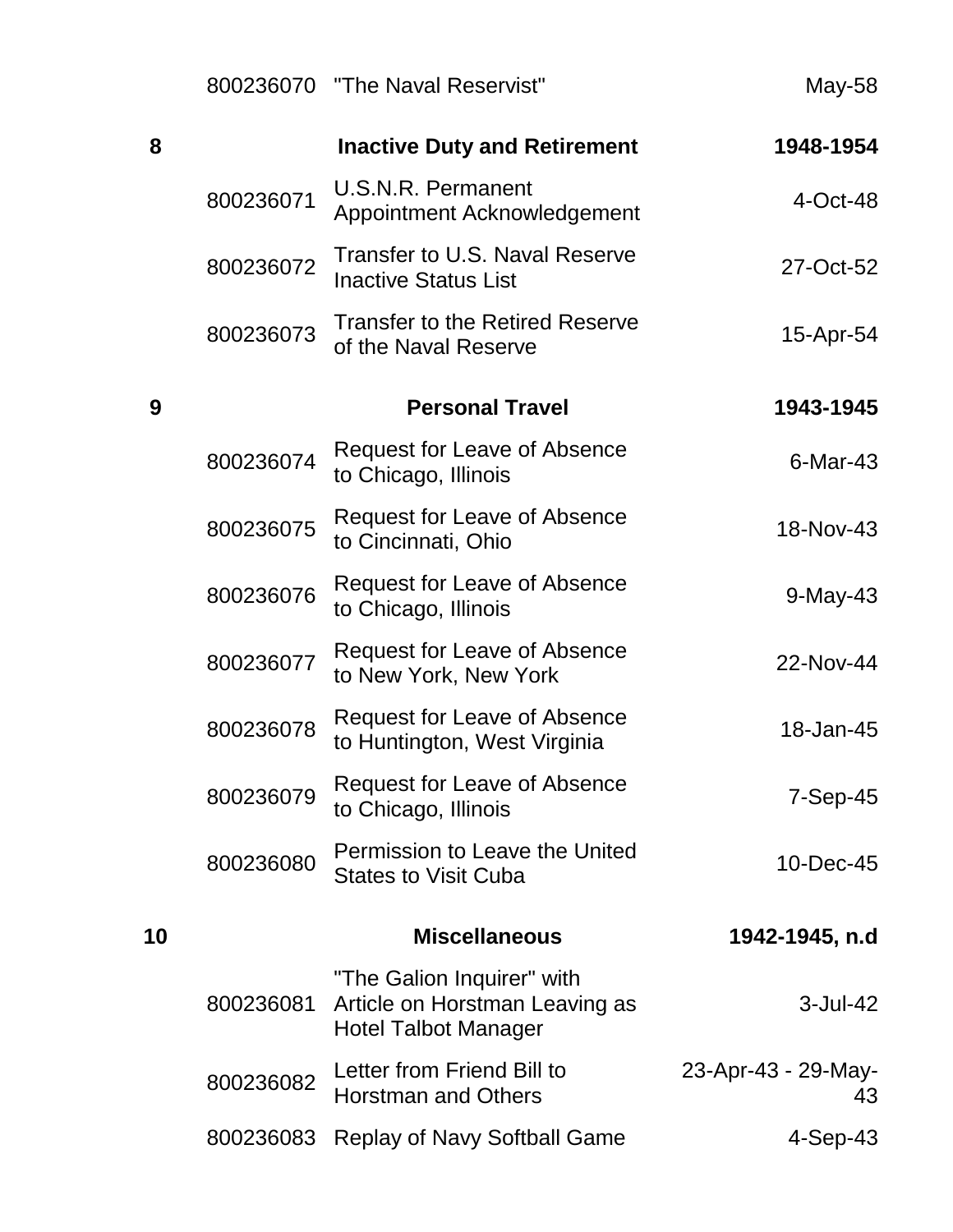|    | 800236084 | To the Crew of Shore Facilities<br>(760)                                                                                    | 7-Nov-43                  |
|----|-----------|-----------------------------------------------------------------------------------------------------------------------------|---------------------------|
|    | 800236085 | Letter from Boatman's National<br>Bank of St. Louis to Bureau of<br>Ships for Ship Models Used in<br>Seventh War Loan Drive | 23-May-45                 |
|    | 800236086 | "The Champs" by Gerald T.<br><b>Martin</b>                                                                                  | n.d                       |
|    | 800236087 | Navy Department Photo ID Tag                                                                                                | n.d                       |
|    | 800236088 | This is America Propaganda<br><b>DVD</b>                                                                                    | n.d                       |
|    |           | <b>Series 2: Frances Josephine</b><br><b>Russell Horstman</b>                                                               | 1941-1980                 |
| 11 |           | <b>Enlistment Papers</b>                                                                                                    | 1943, n.d                 |
|    | 800236089 | Orders to Report to Physical<br><b>Fitness Examination at Smith</b><br>College                                              | 20-May-43                 |
|    | 800236090 | Acceptance and Oath of Office                                                                                               | $2$ -Jul-43               |
|    | 800236091 | Certificate of Enlistment as<br>Ensign                                                                                      | 14-Jul-43                 |
|    |           | 800236092 Appointment in Naval Reserve                                                                                      | 16-Jul-43                 |
|    | 800236093 | Orders to Report to Active Duty<br>at Bureau of Ships in<br>Washington, D.C.                                                | 24-Jul-43                 |
|    |           | <b>General Security Information</b><br>800236094 for Officers Reporting for Duty<br>in the Bureau of Ships                  | n.d                       |
| 12 |           | <b>Military Records</b>                                                                                                     | 1941-1945, n.d            |
|    | 800236095 | <b>Report of Field Personnel</b><br>Action                                                                                  | 22-Sep-41 - 27-Aug-<br>43 |
|    | 800236096 | Data Card for All Naval                                                                                                     | $2$ -Aug-43               |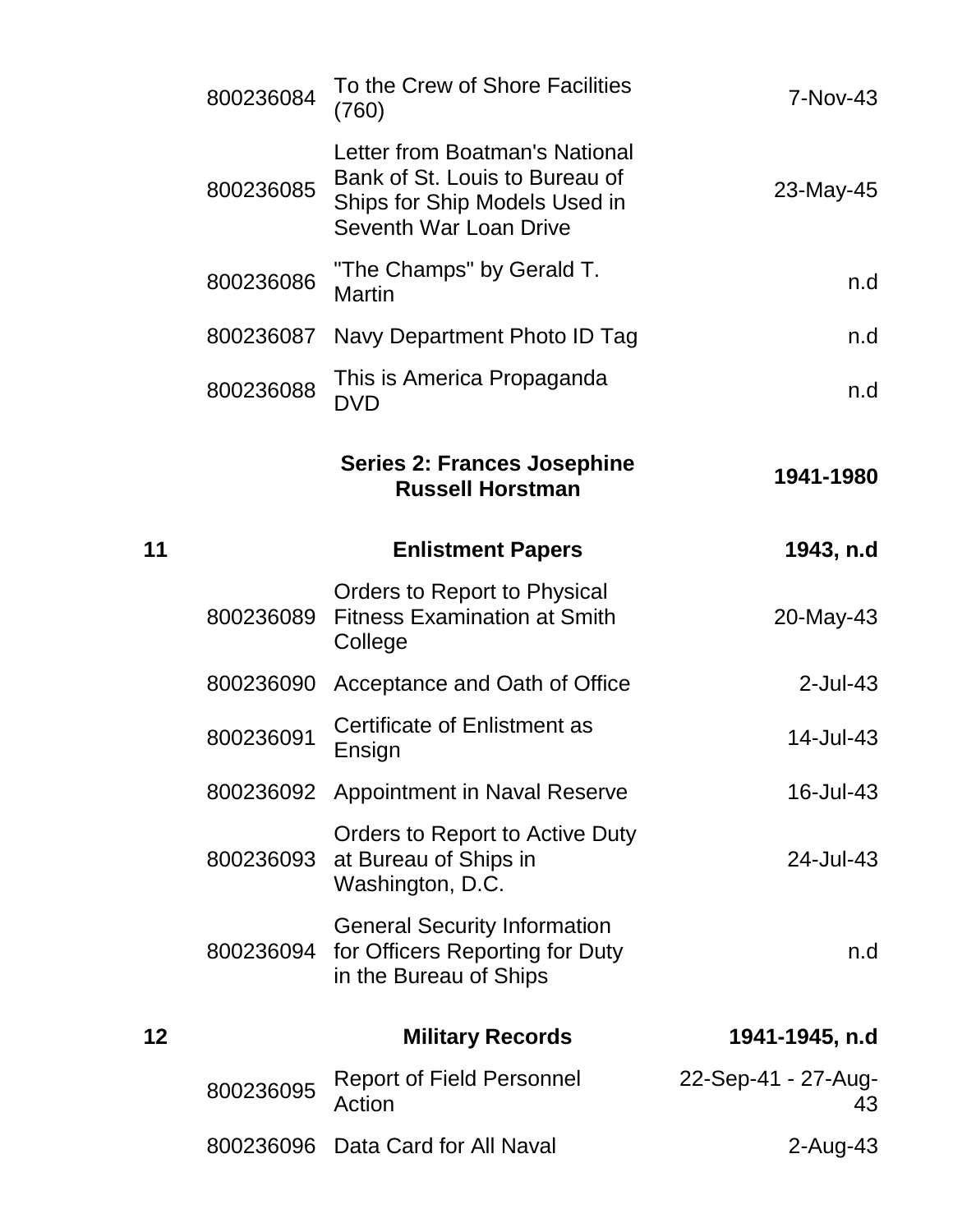|                           | <b>Reserve Officers</b>                                                                                                                                            |           |    |
|---------------------------|--------------------------------------------------------------------------------------------------------------------------------------------------------------------|-----------|----|
| 17-Aug-43                 | <b>Officer's Statement of Job</b><br>Requirements                                                                                                                  | 800236097 |    |
| 31-Aug-45 - 13-Dec-<br>45 | <b>Officer's Qualification Record</b><br><b>Jacket</b>                                                                                                             | 800236098 |    |
| n.d                       | <b>Blank Annual Qualification</b><br>Questionnaire Instructions and<br>Forms                                                                                       | 800236099 |    |
| n.d                       | <b>Blank Annual Qualification</b><br>Questionnaire Instructions and<br>Forms                                                                                       | 800236100 |    |
| n.d                       | Instructions for Completing<br><b>Officer's Qualification Record</b><br><b>Jacket</b>                                                                              | 800236101 |    |
| 1944                      | <b>Temporary Additional Duty</b><br><b>Orders</b>                                                                                                                  |           | 13 |
| 29-Mar-44                 | Orders to Report to the Naval<br>Supply Depot in<br>Mechanicsburg, Pennsylvania<br>in Connection with Machine<br><b>Tools and to Clarify Deficiency</b><br>Reports | 800236102 |    |
| 1-Apr-44                  | Orders to Report to Baltimore,<br>Maryland in Connection with<br>800236103 Checking Machine Tool<br><b>Requirements and Tool</b><br><b>Shortages</b>               |           |    |
| 30-Sep-44                 | Authorization to Report to<br>Evansville, Indiana and<br>Chicago, Illinois in Connection<br>to the Launching of Landing<br>Craft                                   | 800236104 |    |
| 1944, n.d                 | <b>Christening of the LST-811 -</b><br><b>From Scrapbook</b>                                                                                                       |           | 14 |
| 16338                     | 800236105 Scrapbook Page - Evansville                                                                                                                              |           |    |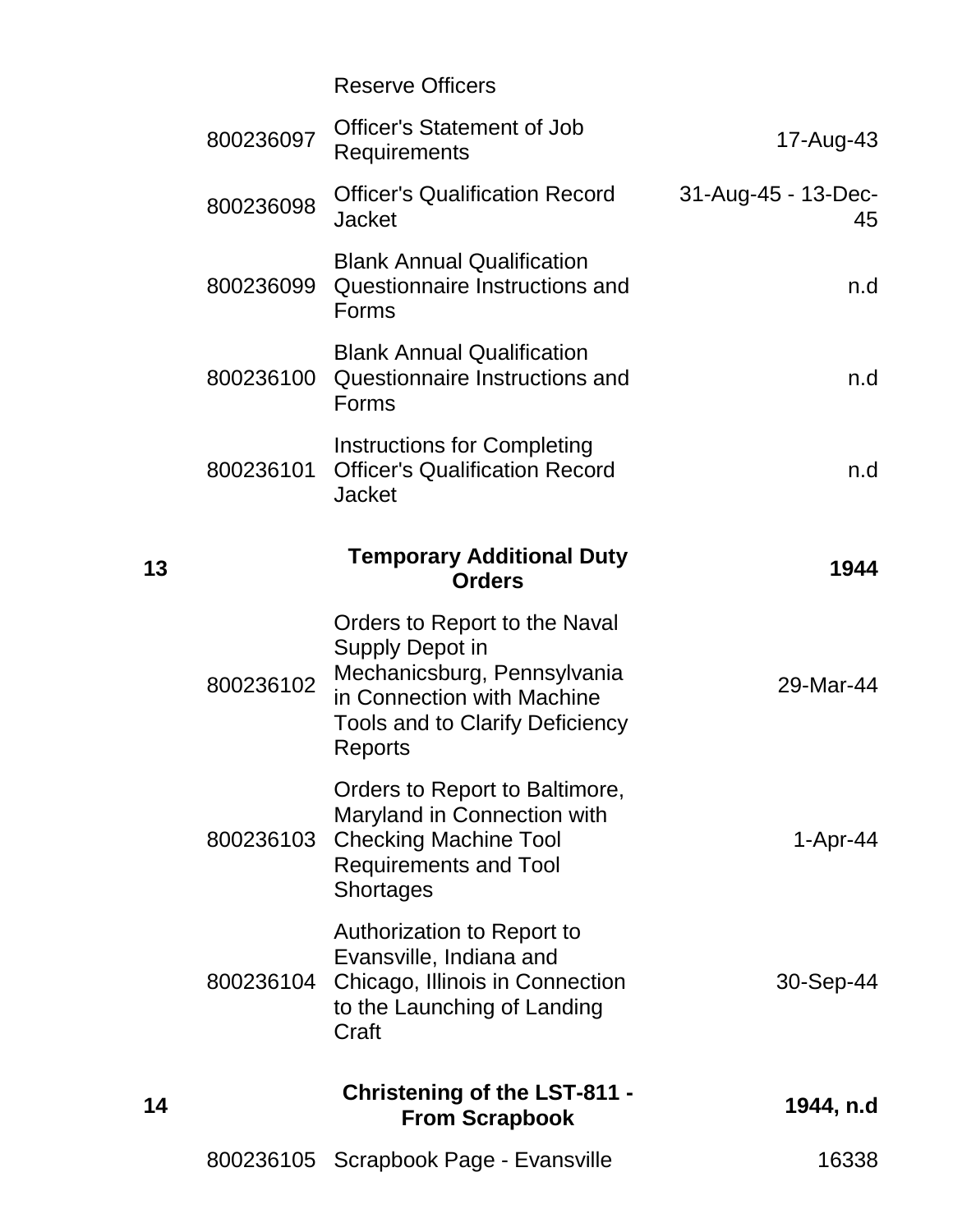Shipyard

| 9-Oct-44   | 800236106 Kansas City Star Article                                                      |           |    |
|------------|-----------------------------------------------------------------------------------------|-----------|----|
| 9-Oct-44   | 800236107 Kansas City Star Article (copy)                                               |           |    |
| 14-Oct-44  | Ens. Russell's Photo in "The<br>Independent"                                            | 800236108 |    |
| 29-Oct-44  | <b>Kansas City Star Blurb</b><br>("Seagoing Service Folk from<br>the Heart of America") | 800236109 |    |
| n.d        | Sedelia, Missouri Newspaper,<br>"Christens Ship"                                        | 800236110 |    |
| n.d        | Sedelia, Missouri Newspaper,<br>"Christens Ship" (copy)                                 | 800236111 |    |
| n.d        | "Strictly Business" Comic sent<br>to Lt. Russell                                        | 800236112 |    |
| 1944       | <b>Advancement in Career</b>                                                            |           | 15 |
| 29-Mar-44  | Letter of Congratulations and<br>Thanks for Work Done from<br>Captain                   | 800236113 |    |
| 1-Nov-44   | <b>Temporary Appointment and</b><br><b>Promotion to Lieutenant</b>                      | 800236114 |    |
| 1942-1945  | <b>Finances</b>                                                                         |           | 16 |
| Aug-42     | <b>Blank Beneficiary Slip for the</b><br><b>Naval Reserve</b>                           | 800236115 |    |
| $1-Jul-43$ | 800236116 Application for Life Insurance                                                |           |    |
| 1943       | <b>Declaration of Estimated</b><br>Income and Victory Tax Forms<br>(Blank)              | 800236117 |    |
| 7-Jun-45   | <b>Treasury Department</b><br><b>Application of Lost Bond</b>                           | 800236118 |    |
| 25-Jun-45  | <b>Reissued Bond</b>                                                                    | 800236119 |    |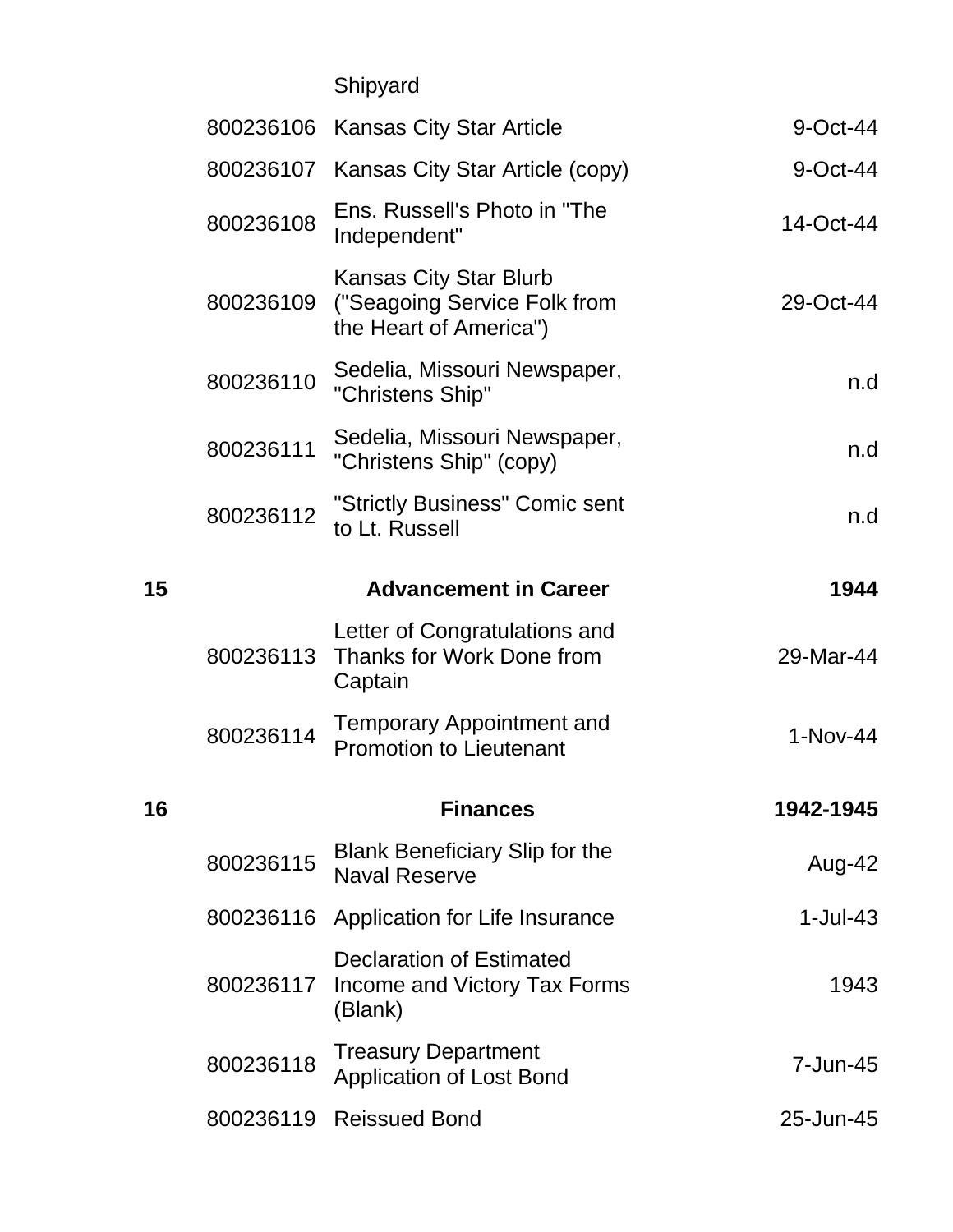| 17 |           | <b>Personal Travel</b>                                                                | 1944           |
|----|-----------|---------------------------------------------------------------------------------------|----------------|
|    | 800236120 | <b>Request for Leave of Absence</b><br>to Kansas City, Missouri                       | 27-Mar-44      |
|    | 800236121 | <b>Request for Leave of Absence</b><br>to Kansas City, Missouri                       | 21-Aug-44      |
| 18 |           | <b>Separation Papers</b>                                                              | 1945-1946      |
|    | 800236122 | Resume of Achievements at<br><b>End of Service</b>                                    | 1-Nov-45       |
|    |           | 800236123 Release from Active Duty                                                    | 27-Nov-45      |
|    |           | 800236124 Performance of Active Duty                                                  | 12-Dec-45      |
|    | 800236125 | <b>U.S. Naval Personnel</b><br><b>Separation Unit</b>                                 | 13-Dec-45      |
|    | 800236126 | Mileage Voucher from<br>Washington D.C. to Kansas<br>City, Missouri                   | 14-Dec-45      |
|    | 800236127 | Notice of Separation from the<br><b>U.S. Naval Service</b>                            | 28-Jan-46      |
|    | 800236128 | Certificate of Satisfactory<br><b>Service</b>                                         | 28-Jan-46      |
|    | 800236129 | Certificate of Satisfactory<br>Service ID Card                                        | 28-Jan-46      |
|    | 800236130 | Letter from Secretary of the<br>Navy Thanking Russell for<br><b>Active Service</b>    | 15-Mar-46      |
| 19 |           | <b>Inactive Duty and Retirement</b>                                                   | 1946-1954, n.d |
|    | 800236131 | <b>Instructions on Using Veterans</b><br><b>Benefits for Training or</b><br>Education | 22-Apr-46      |
|    | 800236132 | <b>Acceptance of Resignation</b><br>from the U.S. Naval Reserve                       | 4-Feb-54       |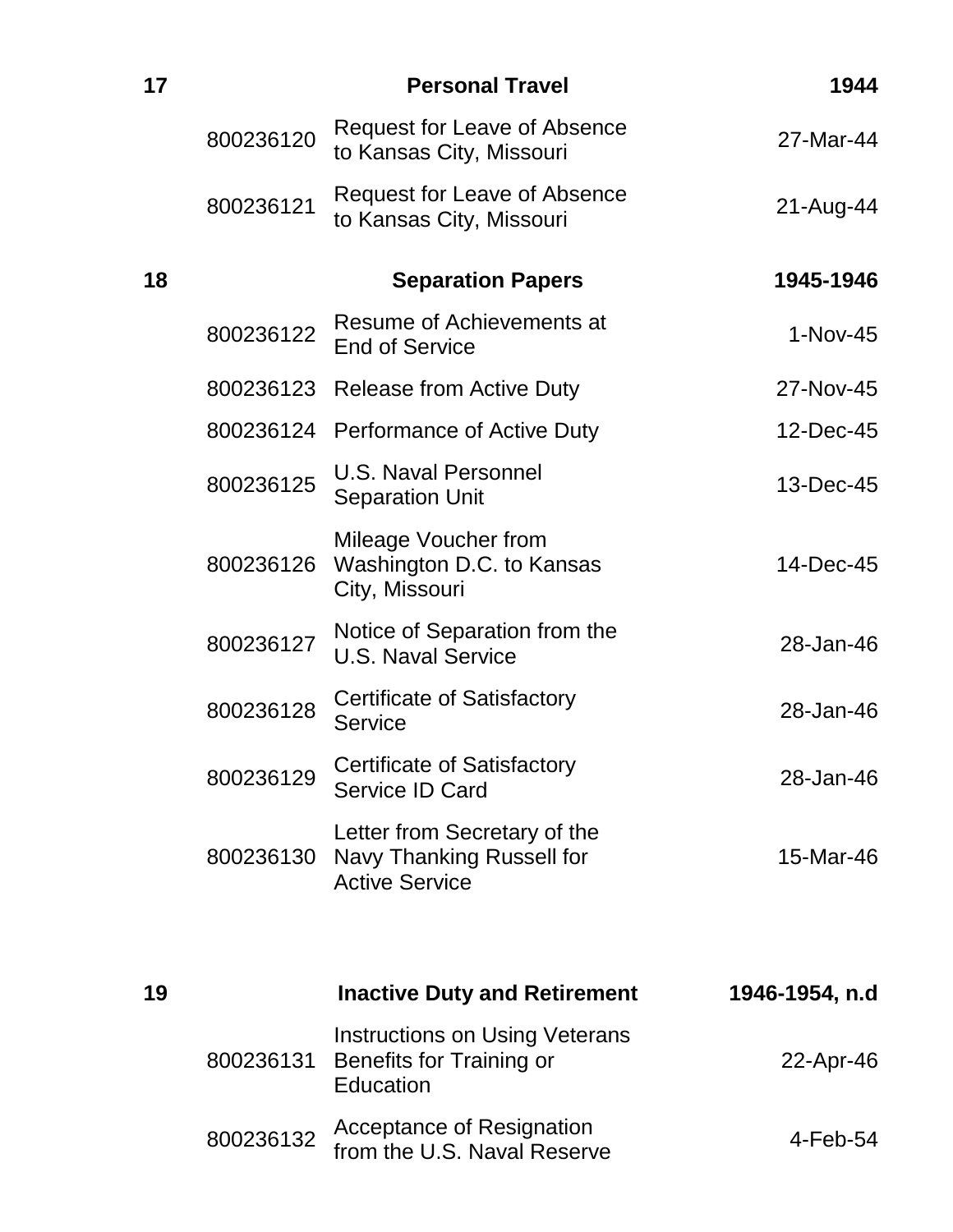|    | 800236133 | <b>Certificate of Honorable</b><br>Discharge                                                              | $4$ -Feb-54    |
|----|-----------|-----------------------------------------------------------------------------------------------------------|----------------|
|    | 800236134 | Information Regarding Inactive<br><b>Reserve and Training Duty</b>                                        | n.d            |
|    | 800236135 | Instructions for Applying for<br>Education Under the G.I. Bill of<br><b>Rights</b>                        | n.d            |
| 20 |           | <b>Miscellaneous</b>                                                                                      | 1945-1980, n.d |
|    |           | 800236136 Personal Letter from ROB                                                                        | 13-Dec-45      |
|    | 800236137 | Several Personal Letters from<br><b>Various Friends</b>                                                   | 22-Jan-46      |
|    | 800236138 | "Searching for WAVES"<br>Newspaper Clipping from<br>Newsday                                               | 28-Oct-80      |
|    | 800236139 | <b>Frances Josephine Russell -</b><br><b>Ensign - United States Naval</b><br><b>Reserve Business Card</b> | n.d            |
|    | 800236140 | Frances Josephine Russell -<br><b>Ensign - United States Naval</b><br>Reserve Business Card (copy)        | n.d            |
|    |           | <b>Series 3: Photographs</b>                                                                              | 1944-1945      |
| 21 |           | <b>William Bernard Horstman</b><br><b>Photos</b>                                                          | 1945, n.d      |
|    | 800236141 | Fleet of Ships with Quote from<br>Chief of Bureau of Ships                                                | 8-May-45       |
|    | 800236142 | Group of Sailors in an Office in<br><b>Dress Uniform</b>                                                  | n.d            |
|    | 800236143 | Group of Sailors Outside in<br><b>Dress Uniform</b>                                                       | n.d            |
|    |           | 800236144 Navy Basketball Team                                                                            | n.d            |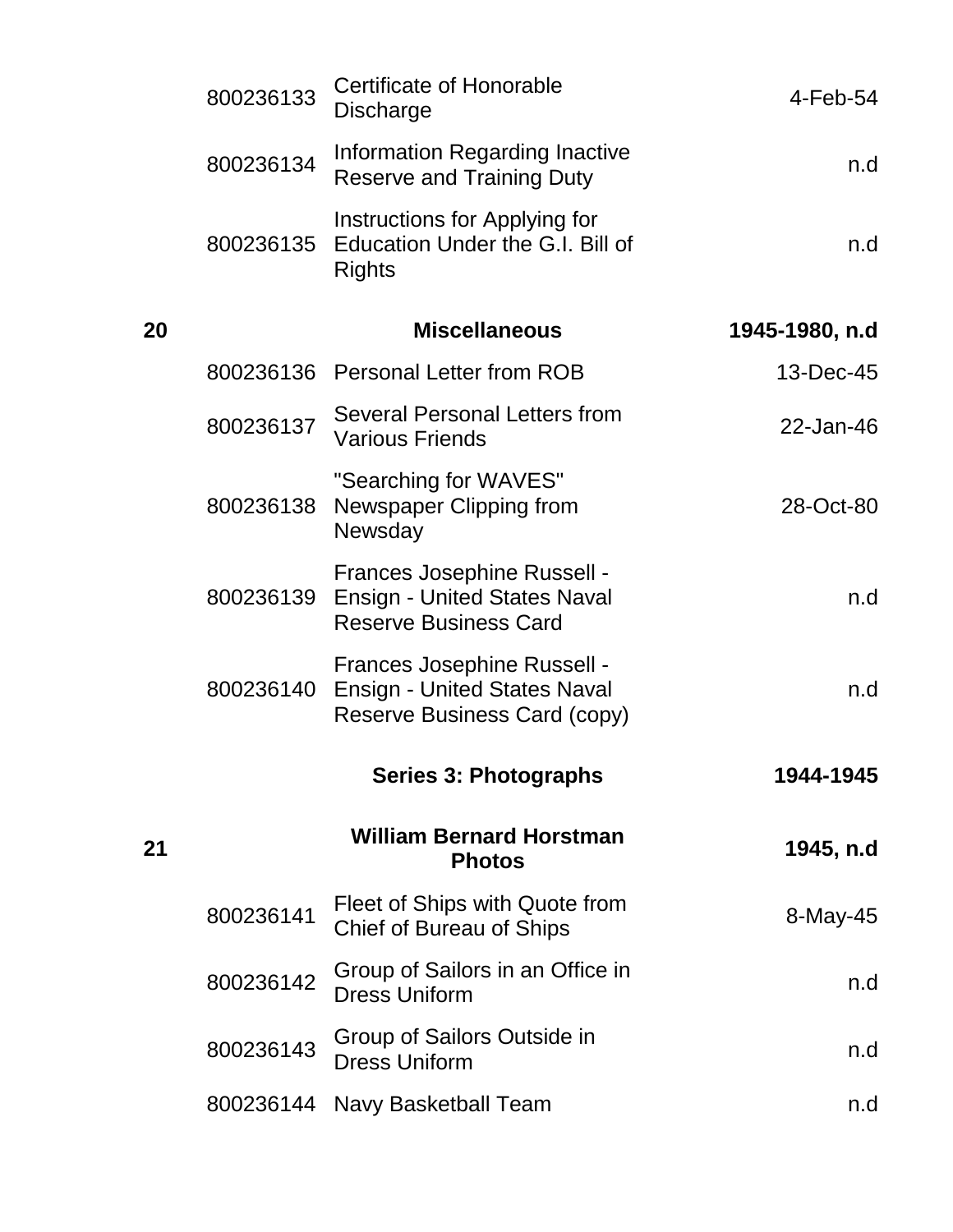|    | 800236145 | <b>Formal Photo of William</b><br><b>Bernard Horstman in Uniform</b>                                      | n.d       |
|----|-----------|-----------------------------------------------------------------------------------------------------------|-----------|
|    | 800236146 | William Bernard Horstman with<br>Friend (RJ?)                                                             | n.d       |
|    | 800236147 | <b>William Bernard Horstman with</b><br>Friend (RJ?)                                                      | n.d       |
| 22 |           | <b>Frances Josephine Russell</b><br><b>Horstman Photos</b>                                                | 1944      |
|    |           | 800236148 Lt. Frances Russell in Uniform                                                                  | 1944      |
|    | 800236149 | Lt. Frances Russell in Uniform<br>(copy)                                                                  | 1944      |
| 23 |           | <b>Commissioning of the LST-</b><br>806 Photos - From<br><b>Scrapbook</b>                                 | 1944      |
|    | 800236150 | Ens. Frances Josephine<br>Russell, Mrs. Carl B. Rechner,<br>Lt. Comdr. Chambers and Miss<br>June Danglade | 22-Sep-44 |
|    | 800236151 | Ens. Frances Josephine<br>Russell, Mrs. Carl B. Rechner<br>and Miss June Danglade                         | 22-Sep-44 |
|    | 800236152 | <b>Officers at Attention</b><br><b>Commissioning LST-806</b>                                              | 22-Sep-44 |
|    | 800236153 | Lt. Comdr. Chambers Reading<br><b>Orders Commissioning LST-</b><br>806                                    | 22-Sep-44 |
|    | 800236154 | <b>Officers at Attention</b><br>Commissioning LST-806 (copy)                                              | 23-Sep-44 |
|    | 800236155 | Lt. Comdr. Chambers Reading<br><b>Orders Commissioning LST-</b><br>806 (copy)                             | 23-Sep-44 |
|    | 800236156 | Ens. Frances Josephine<br>Russell, Mrs. Carl B. Rechner                                                   | 23-Sep-44 |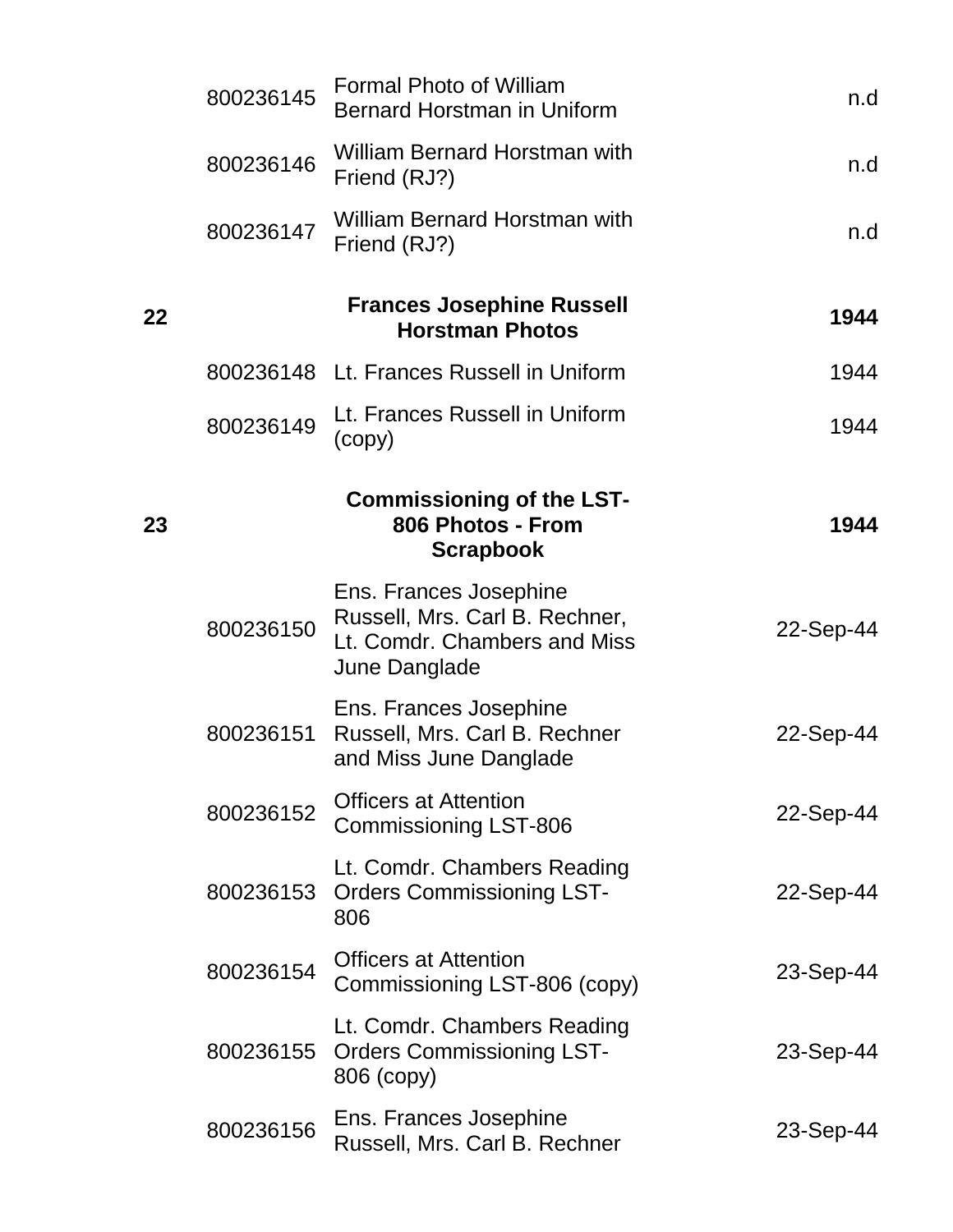| 24 |           | <b>Christening of the LST-811</b><br><b>Photos - From Scrapbook</b>                                  | 1944, n.d |
|----|-----------|------------------------------------------------------------------------------------------------------|-----------|
|    | 800236157 | Ens. Frances Josephine<br><b>Russell</b>                                                             | 23-Sep-44 |
|    |           | 800236158 Mrs. Carl B. Rechner                                                                       | 23-Sep-44 |
|    | 800236159 | Ens. Frances Josephine<br>Russell and Mrs. Carl B.<br>Rechner                                        | 23-Sep-44 |
|    | 800236160 | Ens. Frances Josephine<br><b>Russell with Champaign Bottle</b>                                       | 23-Sep-44 |
|    | 800236161 | Ens. Frances Josephine<br><b>Russell with Champaign Bottle</b><br>(copy)                             | 23-Sep-44 |
|    | 800236162 | Ens. Frances Josephine<br><b>Russell with Champaign Bottle</b><br>and Mrs. Carl B. Rechner           | 23-Sep-44 |
|    | 800236163 | Ens. Frances Josephine<br><b>Russell with Champaign Bottle</b><br>and Mrs. Carl B. Rechner<br>(copy) | 23-Sep-44 |
|    | 800236164 | Ens. Frances Josephine<br><b>Russell Breaking Bottle on Ship</b>                                     | 23-Sep-44 |
|    | 800236165 | Ens. Frances Josephine<br><b>Russell Breaking Bottle on Ship</b><br>(copy)                           | 23-Sep-44 |
|    | 800236166 | Ens. Frances Josephine<br>Russell, Mrs. Carl B. Rechner<br>and Navy Personnel                        | 23-Sep-44 |
|    |           | Ens. Frances Josephine<br>800236167 Russell, Mrs. Carl B. Rechner<br>and Navy Personnel (copy)       | 23-Sep-44 |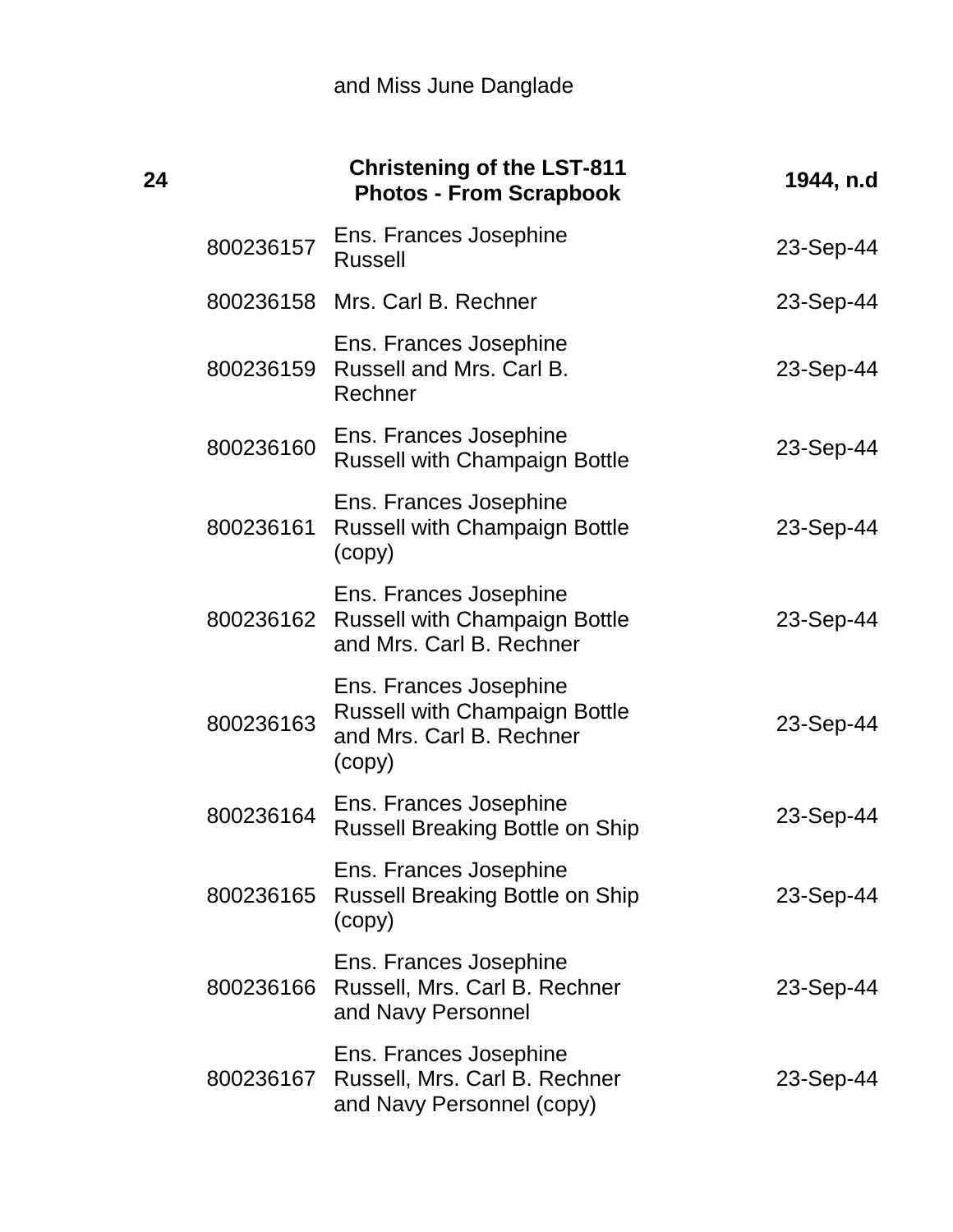| 800236168 | Ens. Frances Josephine<br>Russell, Mrs. Carl B. Rechner<br>and Miss June Danglade                                   | 23-Sep-44 |
|-----------|---------------------------------------------------------------------------------------------------------------------|-----------|
| 800236169 | Ens. Frances Josephine<br>Russell, Mrs. Carl B. Rechner<br>and Miss June Danglade (copy)                            | 23-Sep-44 |
| 800236170 | Ens. Sharp and Miss June<br>Danglade                                                                                | 23-Sep-44 |
| 800236171 | Ens. Sharp and Miss June<br>Danglade (copy)                                                                         | 23-Sep-44 |
| 800236172 | Ens. Frances Josephine<br>Russell, Mrs. Carl B. Rechner<br>and D.L. Moorhead                                        | 23-Sep-44 |
| 800236173 | Ens. Frances Josephine<br>Russell, Mrs. Carl B. Rechner<br>and Lt. Robertson                                        | 23-Sep-44 |
| 800236174 | Ens. Frances Josephine<br>Russell, Mrs. Carl B. Rechner,<br>Lt. Comdr. Chambers and<br><b>Additional Navy Guest</b> | 23-Sep-44 |
| 800236175 | Ens. Frances Josephine<br>Russell, Mrs. Carl B. Rechner<br>and Lt. Comdr. Chambers                                  | 23-Sep-44 |
| 800236176 | Ens. Frances Josephine<br>Russell, Mrs. Carl B. Rechner<br>and Female Launching Guests                              | 23-Sep-44 |
|           | Ens. Frances Josephine<br>800236177 Russell, Mrs. Carl B. Rechner,<br>and Mrs. Phoebe Sights                        | 23-Sep-44 |
| 800236178 | Ens. Frances Josephine<br>Russell, Mrs. Carl B. Rechner,<br>and Mrs. Phoebe Sights (copy)                           | 23-Sep-44 |
| 800236179 | Ens. Frances Josephine<br>Russell, Mrs. Carl B. Rechner,<br>and Mrs. Ruth M. Musheitz                               | 23-Sep-44 |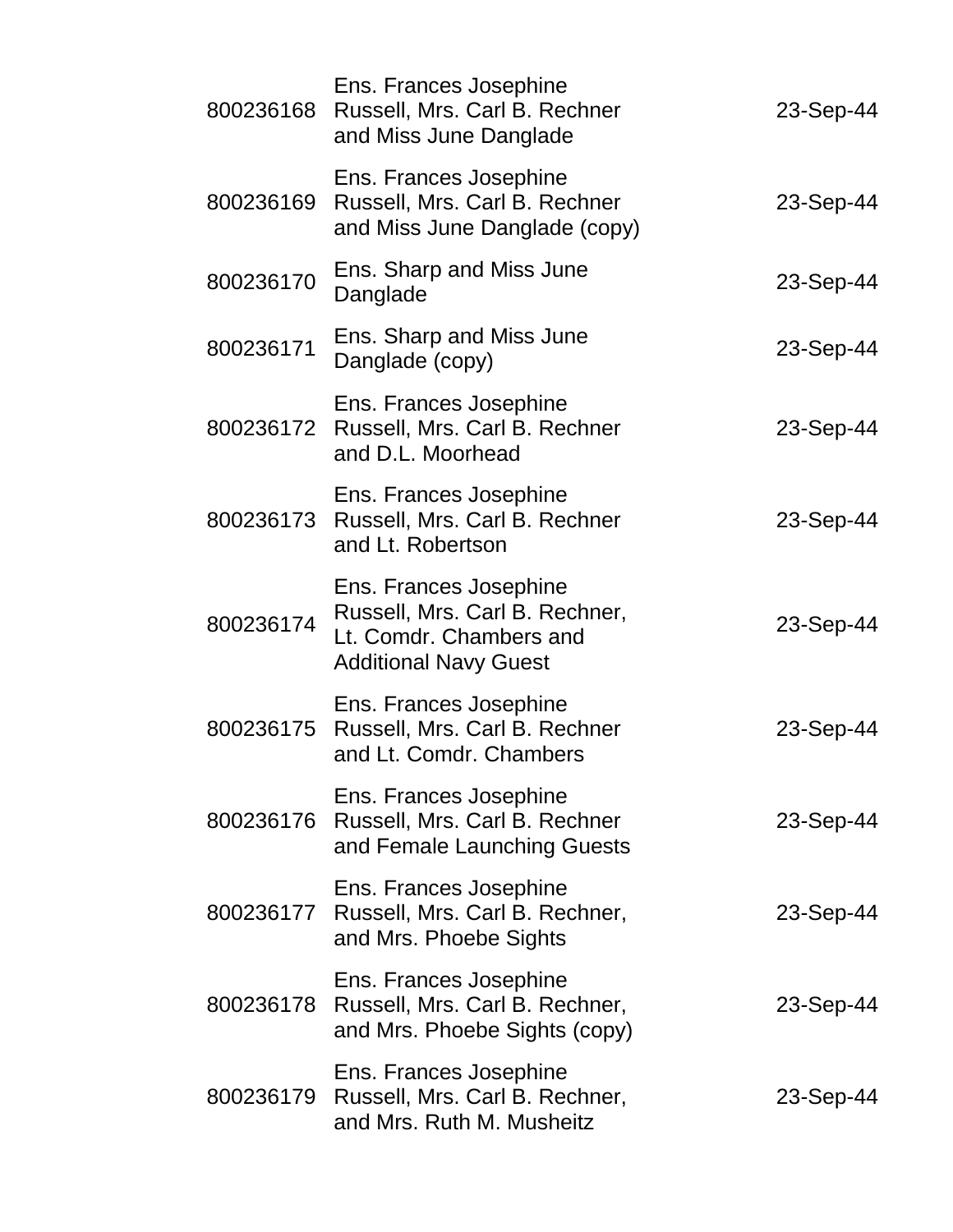| 800236180 | Ens. Frances Josephine<br>Russell, Mrs. Carl B. Rechner,<br>and Mrs. Ruth M. Musheitz<br>(copy)                                  | 23-Sep-44 |
|-----------|----------------------------------------------------------------------------------------------------------------------------------|-----------|
| 800236181 | Ens. Frances Josephine<br>Russell, Mrs. Carl B. Rechner,<br>Mr. H.J. Rohar, Mr. Frank<br>Harrison and Mr. H.S. Pullock           | 23-Sep-44 |
| 800236182 | Ens. Frances Josephine<br>Russell, Mrs. Carl B. Rechner,<br>Mr. H.J. Rohar, Mr. Frank<br>Harrison and Mr. H.S. Pullock<br>(copy) | 23-Sep-44 |
| 800236183 | Ens. Frances Josephine<br>Russell, Mrs. Carl B. Rechner<br>and Dr. L.A. Harriman                                                 | 23-Sep-44 |
| 800236184 | Ens. Frances Josephine<br>Russell, Mrs. Carl B. Rechner<br>and Dr. L.A. Harriman (copy)                                          | 23-Sep-44 |
| 800236185 | Ens. Frances Josephine<br>Russel, Mrs. Carl B. Rechner<br>and Male Launching Guests                                              | 23-Sep-44 |
| 800236186 | Ens. Frances Josephine<br><b>Russell and Mrs. Russell</b>                                                                        | 23-Sep-44 |
| 800236187 | Ens. Frances Josephine<br>Russell, Mrs. Carl B. Rechner,<br>and Mrs. Russell                                                     | 23-Sep-44 |
| 800236188 | Ens. Frances Josephine<br>Russell, Mrs. Carl B. Rechner,<br>and Mrs. Russell (copy)                                              | 23-Sep-44 |
| 800236189 | Ens. Frances Josephine<br>Russell, Mrs. Carl B. Rechner,<br>Miss Nora Gilken and Mrs. L.D.<br>Phelan                             | 23-Sep-44 |
| 800236190 | Ens. Frances Josephine<br>Russell, Mrs. Carl D. Rechner<br>and Mr. and Mrs. H.M. Harned                                          | 23-Sep-44 |